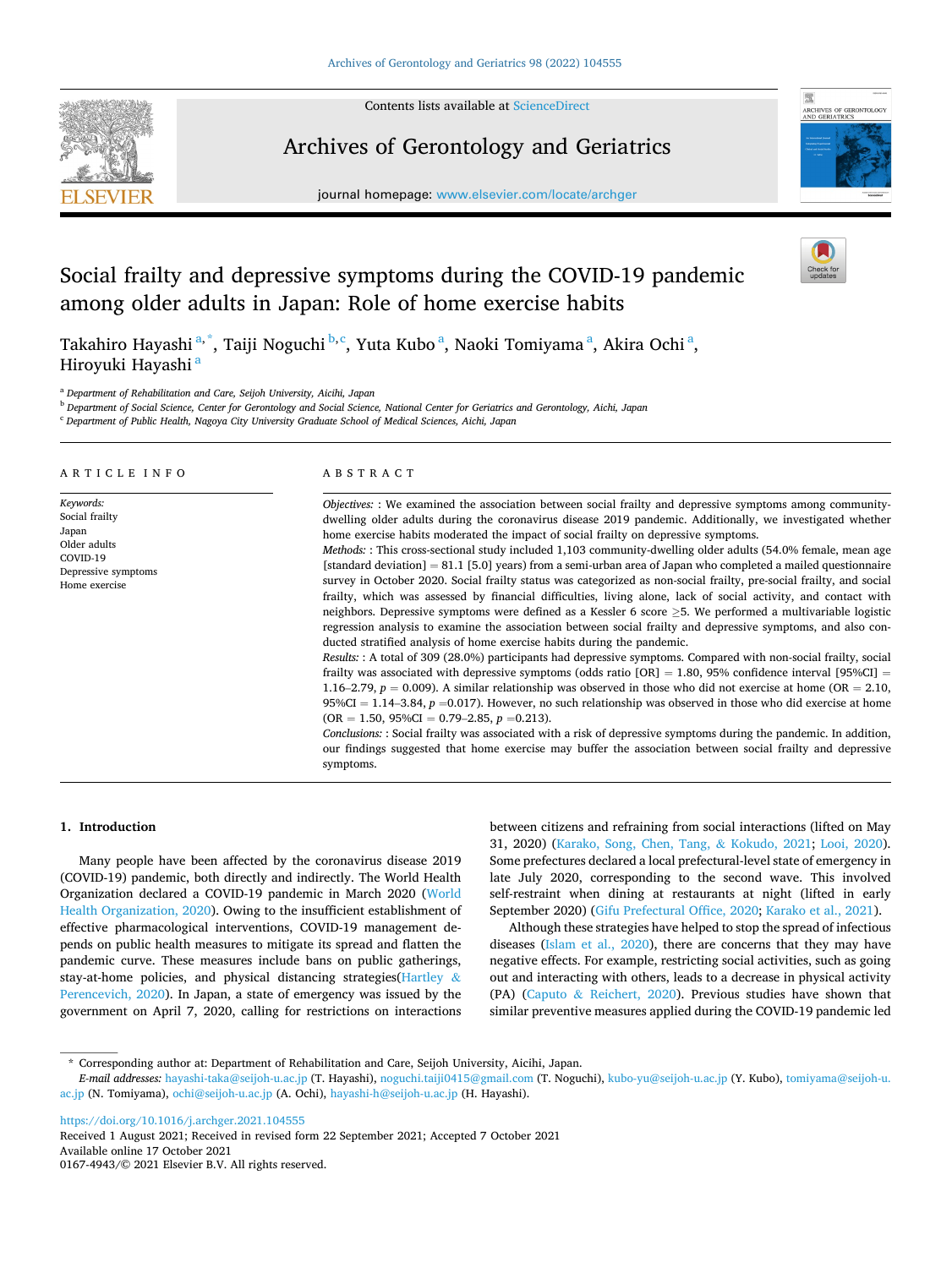to an estimated 25% reduction of PA in the general population ([Ammar](#page-4-0)  [et al., 2020;](#page-4-0) [Malanchini et al., 2020; Yamada et al., 2020](#page-5-0)).

PA has a positive impact on mental health (Ku, Fox, & [Chen, 2009](#page-5-0)). Previous studies have shown that confinement has a negative impact on general psychological health ([Mihashi et al., 2009\)](#page-5-0), which could lead to depression [\(Hull, 2005\)](#page-4-0). Another study reported that a reduced level of PA during COVID-19 pandemic is associated with depression, which suggests that social behavioral limitations during the COVID-19 pandemic have worsened mental health ([Puccinelli et al., 2021;](#page-5-0) [Viola](#page-5-0)[nt-Holz et al., 2020](#page-5-0)).

This decline in mental health may be more common among frail older adults. A meta-analysis of 23 studies reported an interaction between depression and frailty in older adults, with each condition being associated with an increased prevalence and incidence of the other disease, such as cognitive impairment ([Soysal et al., 2017](#page-5-0)). Another 4-year follow-up study reported that, among the components of frailty, social frailty is more strongly associated with the occurrence of depressive symptoms among community-dwelling older adults than are physical frailty and cognitive frailty ([Tsutsumimoto et al., 2018](#page-5-0)). Therefore, restricting social activities to counter infection may increase social frailty and consequently increase the incidence of depressive symptoms. A recent systematic review also suggested that as a sequela of the COVID-19 pandemic, the incidence of neuropsychiatric disorders such as depression could be expected to increase in direct proportion to social frailty ([Lozupone et al., 2020](#page-5-0)). However, there have been an insufficient number of reports on the association between depressive symptoms and social frailty during the COVID-19 pandemic.

Before the COVID-19 outbreak, some studies reported that regular PA could reduce symptoms of depression ([Schuch et al., 2018](#page-5-0)). Thus, physical exercise was used during COVID-19 as a strategy to combat the psychological and physical consequences of confinement, and its practice has been widely recommended during this period ([Polero et al.,](#page-5-0)  [2020\)](#page-5-0). Therefore, it is important to clarify whether depression symptoms are reduced by approaches that increase PA, such as exercise at home, when social activity is limited.

In the present cross-sectional study, we examined the association between social frailty and depressive symptoms in community-dwelling older adults during the COVID-19 pandemic. Moreover, we investigated whether home exercise habits moderated the impact of social frailty on depressive symptoms.

# **2. Methods**

## *2.1. Study population*

In this cross-sectional study, we mailed a questionnaire survey to community-dwelling older adults living in Minokamo City, a semi-urban area in Japan. Surveys were conducted before and after two state of emergency declarations corresponding to the COVID-19 pandemic wave in the target municipalities (Japan's declaration of the emergency state mainly requested that individuals refrain from performing nonessential activities and maintain physical distancing, and avoidance of restaurants at night). The first survey was carried out between March 3 and March 16, 2020, just before the nationwide state of emergency declaration. The second survey was carried out between October 16 and October 30, 2020, after the state of emergency declaration had been made at the local prefecture-level in the target survey area [\(Gifu Pre](#page-4-0)[fectural Office, 2020](#page-4-0)). In the first survey, we randomly sampled non-institutionalized older adults aged  $\geq$  65 years and who were not eligible to receive public long-term care insurance (LTCI) benefits or with "support need levels" of 1 or 2 in the public LTCI system (the Japanese public LTCI system classifies frail older adults into 7 levels: "support need levels" 1 and 2, and "care need levels" 1 to 5, whereby higher numbers indicate an increased need) (Tsutsui & Muramatsu, [2005\)](#page-5-0). The first survey invited 2000 older adults to participate, and 1350 individuals responded to the survey (response rate: 67.5%). Of

these, 1106 individuals completed the second survey (follow-up rate: 81.9%). In this study, we cross-sectionally analyzed data from participation of the second survey. We excluded participants with missing age or sex information ( $n = 3$ ). Data from a final total of 1103 participants were included in the analysis.

This study was reviewed and approved by the ethics committees of Seijoh University (No. 2020C0013) and the National Center for Geriatrics and Gerontology (No. 20TB4). The mailed questionnaire was accompanied by an explanation of the study purpose, and participants were informed that they could withdraw from the study at any point without facing any consequences. Informed consent was given when participants agreed to complete the questionnaire and returned the completed survey. All procedures conformed to the principles outlined in the Declaration of Helsinki.

## *2.2. Depressive symptoms*

Depressive symptoms were measured using the Kessler 6 scale (K6) ([Kessler et al., 2003](#page-4-0)), Japanese version [\(Furukawa et al., 2008](#page-4-0)), which consists of six items that assess how frequently respondents have experienced symptoms of psychological distress in the past 30 days. The response options range from  $0 =$  none of the time to  $4 =$  all of the time (possible total score range: 0–24). Thus, we defined depressive symptoms using the K6 scale score. One Canadian study showed that the K6 scale is a valid tool for assessing depressive symptoms (area under the curve and 95% confidence interval [95%CI] were 0.93 and 0.91–0.95, respectively) [\(Cairney, Veldhuizen, Wade, Kurdyak,](#page-4-0) & Streiner, 2007). Following this previous study [\(Cairney et al., 2007](#page-4-0)), we classified respondents with K6 scores  $\geq$ 5 as having depressive symptoms. This cut-off point has been shown to have a sensitivity of 0.92 (95% CI, 0.88–0.95) and a specificity of 0.78 (95% CI, 0.77–0.79) for depressive symptoms.

## *2.3. Social Frailty Screening Index*

The Social Frailty Screening Index includes items that assess general resources (financial difficulties), social resources (living alone), social behavior (lack of social activity), and the fulfillment of basic social needs (influential contact with neighbors). The measure was developed by Yamada et al.(Yamada & [Arai, 2018](#page-5-0)) based on Bunt's social frailty concept ([Bunt, Steverink, Olthof, van der Schans,](#page-4-0) & Hobbelen, 2017). The measure includes the four following questions: 1) "Are you satisfied with your economic condition?". The response options are "very satisfied", "satisfied", "unsatisfied", and "very unsatisfied". "Poor general resources (1 point)" was operationally defined as an answer of "unsatisfied" or "very unsatisfied"; 2) "Do you live alone?". "Poor social resources (1 point)" was defined as living alone; 3) "How often do you participate in the following groups: volunteer, sports, hobby, learning or cultural, nursing care prevention, senior citizens, or residents' associations?". The response options included "Four or more times a week", "Two or three times a week", "Once a week", "One to three times a month", "A few times in a year", and "Never". "Poor social behavior (1 point)" was defined as an answer of "Never" for all groups; 4) "How do you get along with your neighbors?". The response options included "I have a neighbor who comes and goes to each house", "I have a neighbor to chat with on the street", "I have a neighbor to say hello to", and "I do not communicate with neighbors". "Poor fulfillment of basic social needs (1 point)" was defined as an answer of "I have a neighbor to say hello to" or "I do not communicate with neighbors". We defined scores of 2 or more as social frailty, 1 as pre-social frailty, and 0 as non-social frailty based on previous research (Yamada & [Arai, 2018\)](#page-5-0).

# *2.4. Exercise at home*

Frequency of exercise at home was assessed by a single question, "How often have you exercised at home during (April to August 2020)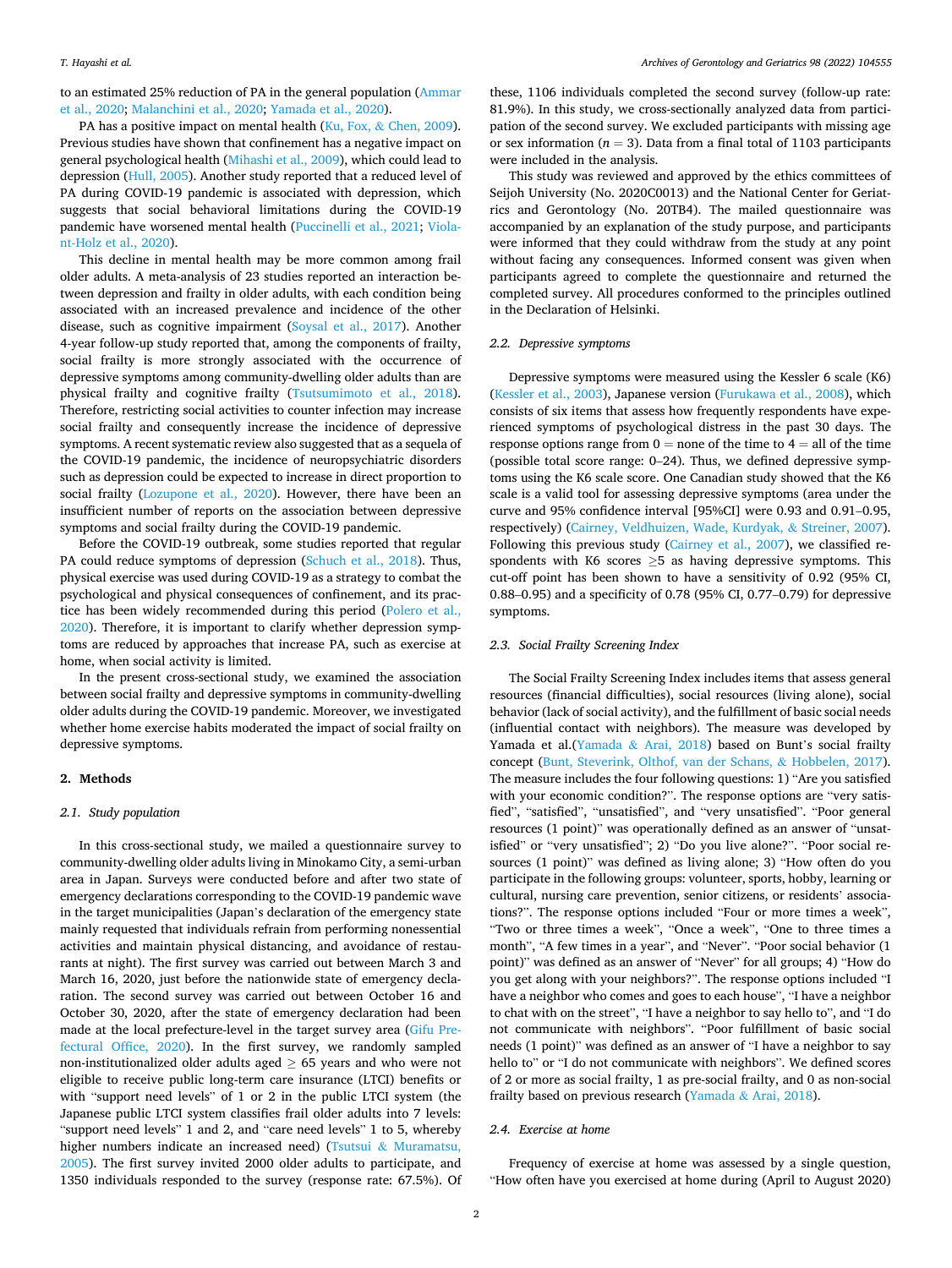the outbreak of the coronavirus infection?" The response options included "Four or more times a week", "Two or three times a week", "Once a week", "One to three times a month", "A few times in a year", and "Never". Participants were dichotomized into "exercise" (once or more times a week) and "non-exercise" (less than once a week) groups.

## *2.5. Covariates*

The covariates included age, sex, basic activities of daily living (BADL), instrumental ADL (IADL), educational attainment, present illness, and PA. BADL was assessed using a single question, "Do you need someone's care or assistance in your daily life?", and responses were dichotomized into "no difficulty" (response: "no need for care or assistance") or "difficulty" (response: "need some care or assistance, but do not currently receive any" or "currently receive some care"). IADL was measured using a 5-item subscale, as in a previous study ([Koyano, Shi](#page-4-0)[bata, Nakazato, Haga,](#page-4-0) & Suyama, 1991), and categorized participants who had difficulty with at least 1 item as "difficulty" and the others as "no difficulty". Comorbidity referred to whether the following diseases were currently being treated or were sequelae: hypertension, stroke, heart disease, diabetes, hyperlipidemia, cancer, skeletal muscle disease, depression, and dementia. Those who confirmed the presence of at least one of these conditions were classified as "Yes," and the rest were classified as "No." Self-rated health was dichotomized into "poor" or "good". Educational attainment was dichotomized as "low" (*<*10 years) or "middle/high" (≥10 years). PA was measured using 3-item subscale ([Inoue et al., 2008\)](#page-4-0) and the total METs/day score was calculated, as in a previous study, and classified into tertiles according to the total METs/days ("high", "middle", and "low").

# *2.6. Statistical analysis*

First, descriptive statistics and differences in each variable according to the level of social frailty were assessed using an ANOVA for continuous variables and chi-square test for categorical variables. Post-hoc analysis of ANOVA results was carried out using the Bonferroni's multiple comparison test. Second, multivariable logistic regression analysis was used to examine the association between social frailty and depressive symptoms, and the odds ratios (ORs) and 95% CIs for depressive symptoms were estimated. Two analytical models were created with the crude and adjusted models, including all covariates. Finally, we estimated the association between depressive symptoms and the level of social frailty stratified by exercise at home after adjusting for all covariates.

To mitigate the potential bias caused by missing information, we used the multiple imputation approach under the missing at random assumption (i.e., the missing data mechanism depends only on observed variables). We generated 20 imputed datasets using the multiple imputation by chained equations procedure and pooled the results using Rubin's rules [\(White, Royston,](#page-5-0) & Wood, 2011). Furthermore, for the sensitivity analysis, we performed a complete case analysis.

We used SPSS version 24 (IBM, Armonk, NY, USA) for all analyses, with a two-tailed significance level set at 5%.

## **3. Results**

Data from a total of 1103 participants were analyzed. Table 1 shows the participants' characteristics according to the level of social frailty. The mean age of participants was 81.1 years (standard deviation  $= 5.0$ ), and 596 (54.0%) participants were female. The prevalence of each component determining social frailty (general resources, social resources, social behavior, the fulfillment of basic social needs) was 19.6%, 14.5%, 20.2%, and 18.0%, respectively. Regarding the participants' level of social frailty, 460 (41.7%), 359 (32.5%), and 169 (15.3%) had non-social frailty, social pre-frailty, and social frailty, respectively. Those with social frailty were likely to be older, to have difficulty in

| Table 1                     |  |
|-----------------------------|--|
| Participant characteristics |  |

|                           |               | The level of social frailty | <i>p</i> -value           |                   |                |
|---------------------------|---------------|-----------------------------|---------------------------|-------------------|----------------|
|                           |               | Non-<br>social<br>frailty   | Social<br>pre-<br>frailty | Social<br>frailty |                |
|                           |               | $n = 460$                   | $n = 359$                 | $n = 169$         |                |
| Age (years), mean<br>(SD) |               | 80.52<br>(4.52)             | 80.93<br>(5.02)           | 82.01<br>(5.63)   | 0.003          |
| Sex, n (%)                | Men           | 233                         | 165                       | 70                | 0.097          |
|                           |               | (50.7)                      | (46.0)                    | (41.4)            |                |
|                           | Women         | 227                         | 194                       | 99                |                |
|                           |               | (49.3)                      | (54.0)                    | (58.6)            |                |
| BADL, n (%)               | No            | 418                         | 302                       | 121               | < 0.001        |
|                           | difficulty    | (90.9)                      | (84.1)                    | (71.6)            |                |
|                           | Difficulty    | 38 (8.3)                    | 55 (15.3)                 | 47                |                |
|                           |               |                             |                           | (27.8)            |                |
|                           | Missing<br>No | 4(0.9)<br>426               | 2(0.6)<br>304             | 1(0.6)<br>162     | < 0.001        |
| IADL, $n$ $(\%)$          | difficulty    | (92.6)                      | (84.7)                    | (71.6)            |                |
|                           | Difficulty    | 24 (5.2)                    | 49 (13.6)                 | 44                |                |
|                           |               |                             |                           | (26.0)            |                |
|                           | Missing       | 10(2.2)                     | 6(1.7)                    | 4 (2.4)           |                |
| Comorbidity, n            | No            | 330                         | 283                       | 139               | 0.018          |
| (%)                       |               | (71.7)                      | (78.8)                    | (82.2)            |                |
|                           | Yes           | 97 (21.1)                   | 63 (17.5)                 | 20                |                |
|                           |               |                             |                           | (11.8)            |                |
|                           | Missing       | 33 (7.2)                    | 13 (3.6)                  | 10(5.9)           |                |
| Educational               | Middle/       | 318                         | 239                       | 103               | 0.231          |
| attainment, n<br>(%)      | high          | (69.1)                      | (66.6)                    | (60.9)            |                |
|                           | Low           | 141                         | 119                       | 63                |                |
|                           |               | (30.7)                      | (33.1)                    | (37.3)            |                |
|                           | Missing       | 1(0.2)                      | 1(0.3)                    | 3(1.8)            |                |
| Physical activity, n      | High          | 139                         | 82 (22.8)                 | 23                | < 0.001        |
| (%)                       | Middle        | (30.2)<br>184               | 117                       | (13.6)<br>43      |                |
|                           |               | (40.0)                      | (32.6)                    | (25.4)            |                |
|                           | Low           | 95 (20.7)                   | 122                       | 90                |                |
|                           |               |                             | (34.0)                    | (53.3)            |                |
|                           | Missing       | 42 (9.1)                    | 38 (10.6)                 | 13 (7.7)          |                |
| Exercise at home          | Exercise      | 254                         | 171                       | 64                | < 0.001        |
|                           |               | (55.2)                      | (47.6)                    | (37.9)            |                |
|                           | Non-          | 152                         | 142                       | 88                |                |
|                           | exercise      | (33.0)                      | (39.6)                    | (52.1)            |                |
|                           | Missing       | 54 (11.7)                   | 46 (12.8)                 | 17                |                |
|                           |               |                             |                           | (10.1)            |                |
| Depressive                | No            | 301                         | 208                       | 76                | $<$ 0.001 $\,$ |
| symptoms, n<br>(%)        |               | (65.4)                      | (57.9)                    | (45.0)            |                |
|                           | Yes           | 102                         | 115                       | 78                |                |
|                           |               | (22.2)                      | (32.0)                    | (46.2)            |                |
|                           | Missing       | 57 (12.4)                   | 36 (10.0)                 | 15 (8.9)          |                |

† Significant differences compared with the social robust groups, post-hoc analysis using Bonferroni's multiple comparison test ( $p < 0.05$ ). Group differences were examined using an ANOVA or  $\chi^2$ -test. BADL, basic activities of daily living; IADL, instrumental activities of daily living; SD, standard deviation \* Missing data, *n* <sup>=</sup> 115 for the level of social frailty

BADL and IADL, to be less educated, to have low PA, and to exercise less at home. In total, 309 (28.0%) participants had depressive symptoms. Depressive symptoms were more common in those with social frailty (non-social frailty 22.2%, social pre-frailty 32.0%, and social frailty 46.2%).

[Table 2](#page-3-0) presents the association between social frailty and depressive symptoms. Multivariable logistic regression analysis revealed that, compared with non-social frailty, social frailty was significantly associated with depressive symptoms after adjusting for all covariates using the multiple imputation approach; the ORs (95% CIs) for depressive symptoms were 1.80 (1.16–2.79) for social frailty (*p* =0.009) and 1.29 (0.93–1.78) for social pre-frailty (*p* =0.128).

[Fig. 1](#page-3-0) shows the ORs and 95% CIs for depressive symptoms for each level of social frailty stratified by exercise at home, adjusted for all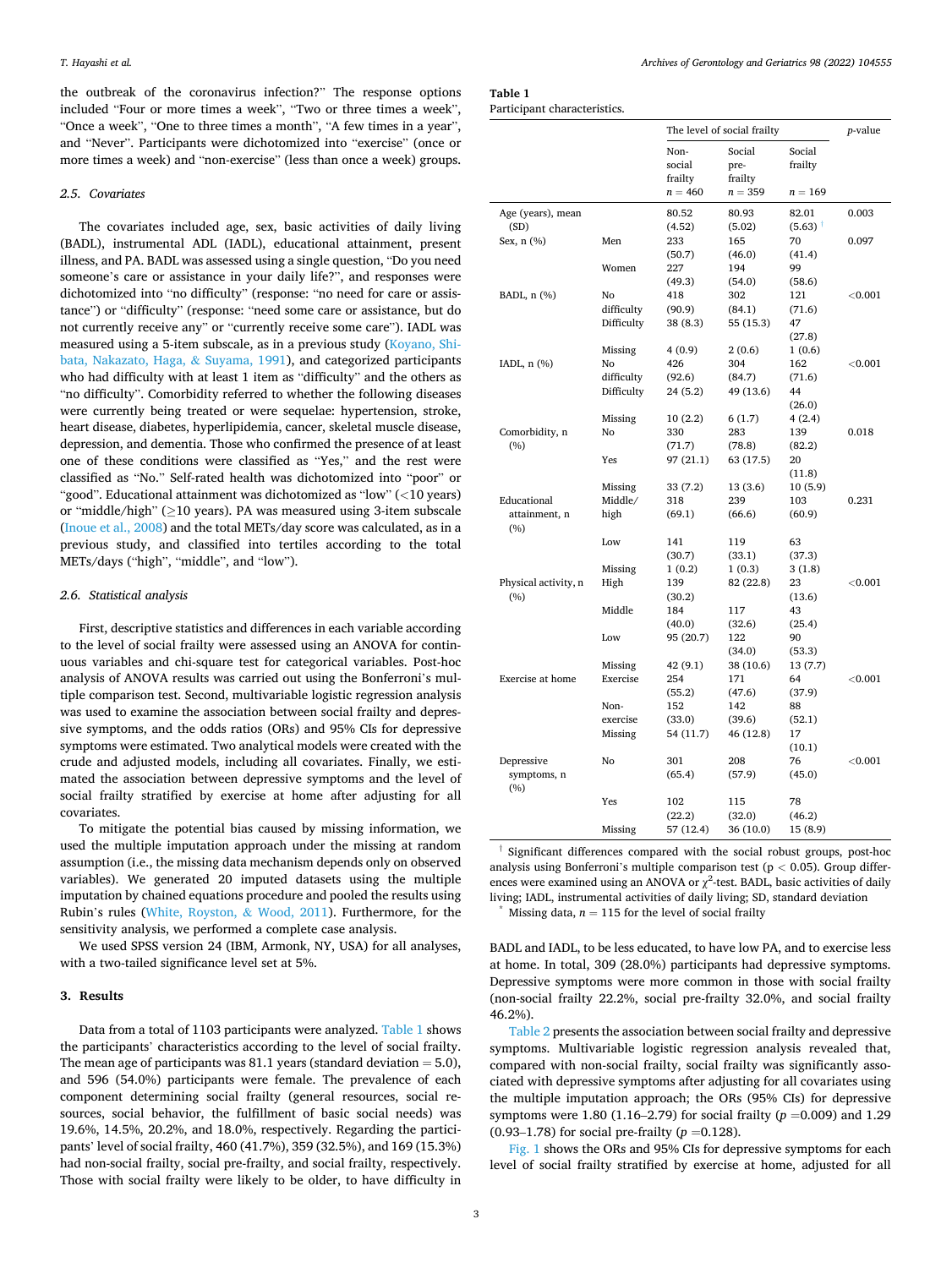#### <span id="page-3-0"></span>**Table 2**

Association between social frailty and depressive symptoms during the COVID-19 pandemic, multivariable logistic regression analysis with multiple imputation approach.

|                             | Crude model     |         | Adjusted model  |         |
|-----------------------------|-----------------|---------|-----------------|---------|
|                             | OR (95% CI)     | p-value | OR (95% CI)     | p-value |
| The level of social frailty |                 |         |                 |         |
| Non-social frailty          | 1.00            |         | 1.00            |         |
|                             | (reference)     |         | (reference)     |         |
| Social pre-frailty          | 1.60            | 0.003   | 1.29            | 0.128   |
|                             | $(1.18 - 2.17)$ |         | $(0.93 - 1.78)$ |         |
| Social frailty              | 2.94            | < 0.001 | 1.80            | 0.009   |
|                             | $(2.00-4.31)$   |         | $(1.16 - 2.79)$ |         |
| Age (per 1 year)            |                 |         | 1.02            | 0.152   |
|                             |                 |         | $(0.99 - 1.05)$ |         |
| Women (ref: men)            |                 |         | 1.32            | 0.062   |
|                             |                 |         | $(0.99 - 1.76)$ |         |
| BADL difficulty (ref: no    |                 |         | 3.14            | < 0.001 |
| difficulty)                 |                 |         | $(2.00 - 4.92)$ |         |
| IADL difficulty (ref: no    |                 |         | 2.25            | < 0.001 |
| difficulty)                 |                 |         | $(1.44 - 3.54)$ |         |
| Comorbidity (ref: no)       |                 |         | 1.21            | 0.325   |
|                             |                 |         | $(0.83 - 1.75)$ |         |
| Low educational (ref:       |                 |         | 1.15            | 0.343   |
| middle/high)                |                 |         | $(0.86 - 1.55)$ |         |
| Physical activity           |                 |         |                 |         |
| Middle (ref: high)          |                 |         | 1.23            | 0.291   |
|                             |                 |         | $(0.84 - 1.77)$ |         |
| Low (ref: high)             |                 |         | 1.33            | 0.144   |
|                             |                 |         | $(0.91 - 1.97)$ |         |
| Exercise at home (ref:      |                 |         | 0.93            | 0.654   |
| Non-exercise)               |                 |         | $(0.69 - 1.27)$ |         |

BADL, basic activities of daily living; CI, confidence interval; IADL, instrumental activities of daily living; OR, odds ratio

covariates. In participants who had not exercised at home, the ORs of social frailty with depressive symptoms were slightly increased (OR: 2.10, 95% CIs: 1.14–3.84, *p* =0.017). On the other hand, in participants who had exercised at home, social frailty was moderately associated with depressive symptoms (OR: 1.50, 95% CI: 0.79–2.85, *p* =0.213). However, the 'social frailty'  $\times$  exercise at home (exercise at home was coded as 0 for non-exercise or 1 for exercise) interaction was not significantly associated  $(p=0.299)$ , although the OR was in the expected direction (OR: 0.65, 95% CI: 0.29–1.46).

We also confirmed that the ORs of social frailty for depressive symptoms were approximately similar to those obtained in the complete analysis (Supplementary Table 1, Supplementary Figure 1).

# **4. Discussion**

The present cross-sectional study demonstrated the association between social frailty and depressive symptoms in older adults during the COVID-19 pandemic. We found that social frailty was associated with depressive symptoms during the pandemic, and exercise at home may

buffer this relationship. Our findings suggested that those with social frailty had poorer mental health during the COVID-19 pandemic and that forming exercise habits at home maintained a healthy mental health status.

Previous studies have reported a prevalence of social frailty of approximately 8% to 18% in community-dwelling older adults according to each social frailty index (Garre-Olmo, Calvó-Perxas, López-Pousa, de Gracia Blanco, & [Vilalta-Franch, 2013;](#page-4-0) [Lee, Chon, Kim, Ki,](#page-5-0) & Yun, [2020;](#page-5-0) [Teo, Gao, Nyunt, Wee,](#page-5-0) & Ng, 2017). Using the same index, Yamada et al. found that 18.0% had social frailty [\(Yamada](#page-5-0) & Arai, [2018\)](#page-5-0). The current study found a prevalence of social frailty of 15.3%, which is consistent with previous findings. However, the present study could not clarify the change in the rate of social frailty before and after the COVID-19 outbreak.

Our results indicate that those with social frailty had a high risk of depressive symptoms during the COVID-19 pandemic. Several longitudinal studies have suggested that social frailty may be a predictor of depressive symptoms [\(Chen et al., 2021;](#page-4-0) [Tsutsumimoto et al., 2018](#page-5-0)). Moreover, social frailty has been reported to be more strongly associated with depressive symptoms than the physical and cognitive components of frailty [\(Tsutsumimoto et al., 2018](#page-5-0)). Both social frailty and depressive symptoms were expected to increase during the pandemic, as they result from limiting social behaviors to counter the spread of coronavirus ([Lozupone et al., 2020](#page-5-0)). However, there has been a lack of empirical evidence of these associations during the COVID-19 pandemic. Although the present study is a cross-sectional study, and it is not clear whether social frailty is more likely to result in depressive symptoms during the COVID-19 pandemic, those with social frailty had a higher proportion of depressive symptoms than those with non-social frailty, which indicates the need for preventive measures.

Previous studies have shown that exercise is an effective measure that is often recommended to prevent depression in older adults ([Knapen, Vancampfort, Mori](#page-4-0)ën, & Marchal, 2015; Seo & [Chao, 2018](#page-5-0)). Therefore, we examined whether exercise at home, which can be done during the COVID-19 pandemic, reduced depressive symptoms. Our results showed that there was no significant interaction effect between level of social frailty  $\times$  exercise at home; however, the stratified analysis showed that home exercise habits alleviated depressive symptoms in individuals with social frailty. One possible reason for this is the biochemical or physiological mechanisms associated with increased PA ([Daley, 2008;](#page-4-0) [Deslandes et al., 2009\)](#page-4-0). However, our results showed a moderating effect of home-based exercise, even when considering physical activities. Another study showed that regular exercise had a positive impact on personal and psychological parameters, and exercise was a preferred method by which to enhance self-efficacy, self-esteem, and physical awareness [\(Tikac, Unal,](#page-5-0) & Altug, 2021), which suggests that those who exercised at home had fewer depressive symptoms.

The COVID-19 pandemic has not only affected physical health, but also mental health (Fiorillo & [Gorwood, 2020](#page-4-0)). Despite differences in the epidemic situation between countries, previous study indicated that



**Fig. 1.** ORs and CIs for depressive symptoms for the level of social frailty with or without exercise at home. (A) With exercise at home; (B) without exercise at home. The error bars indicate 95% confidence intervals. The values were imputed using the multiple imputation approach and adjusted for all covariates.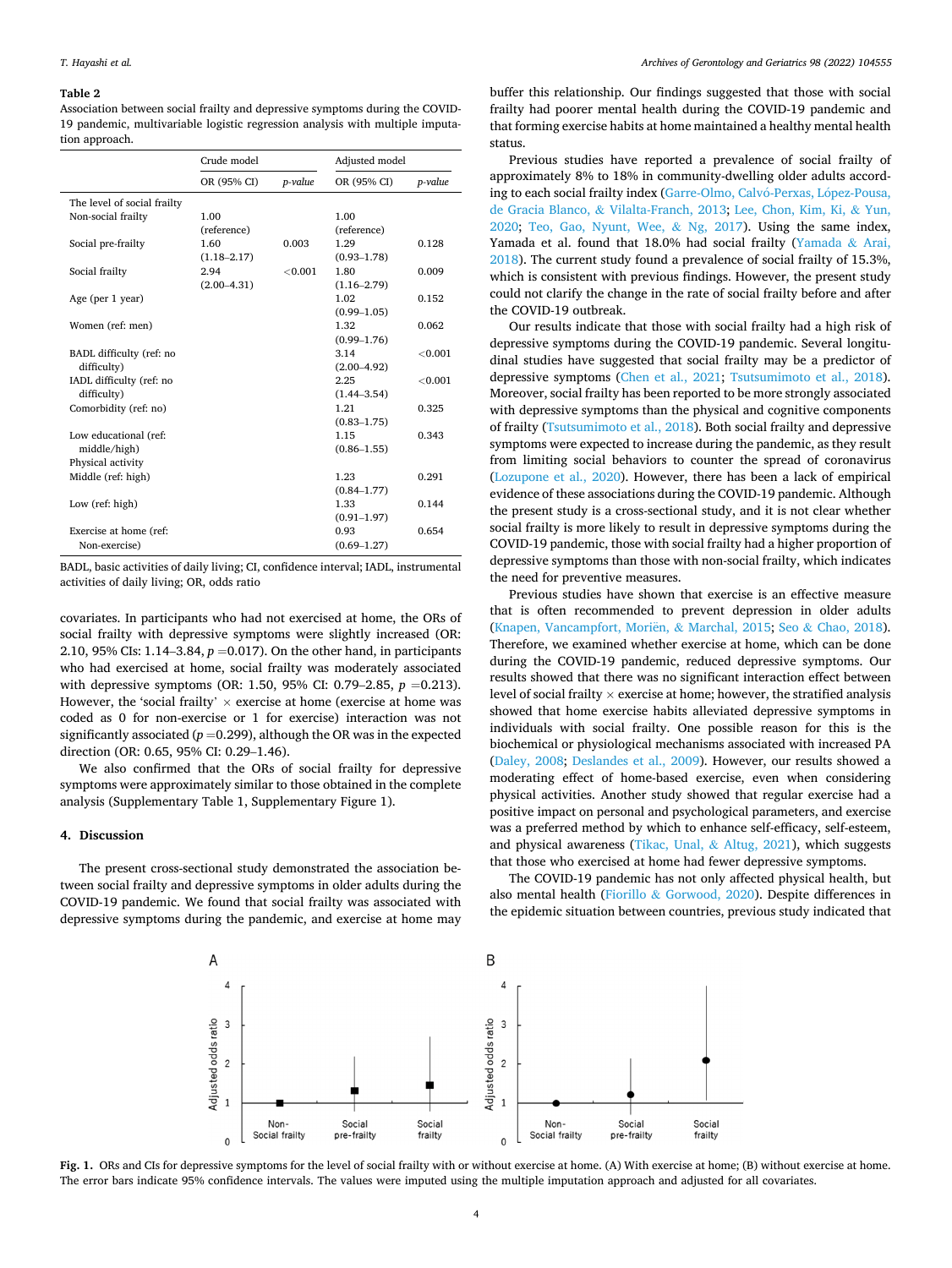<span id="page-4-0"></span>continuing even exercise at home during the COVID-19 pandemic may reduce the side effects of COVID-19 on mental health after the pandemic (Hu, Tucker, Wu, & Yang, 2020). Our study suggested that forming exercise habits to maintain a healthy mental health status during the pandemic may be helpful, especially in older adults with social frailty.

This study has several limitations. First, this study was crosssectional study, and so we were unable to determine causal relationships. However, this is the first study to clarify the relationship between social frailty and depressive symptoms during the COVID-19 pandemic. In the future, longitudinal research should be conducted to investigate causal relationships. Second, this study used a questionnaire, and so misclassification might have occurred in the assessment of depressive symptoms. Moreover, we were unable to determine which type of exercise was more strongly associated with reduced depression. Nonetheless, it is meaningful to suggest an approach that can reduce depressive symptoms in those with social frailty. Third, it was necessary to evaluate not only social frailty but also physical and cognitive frailty and examine their relationships. However, because it was a questionnaire survey, we could not evaluate grip strength, walking speed, or MMSE because this may have caused residual confounding. Therefore, these factors could have caused residual confounding. Finally, our study participants were slightly older than typical community-dwelling older adults, and our survey was conducted in a semi-urban area in Japan. This may reduce the generalizability of our results; thus, further nationwide research is needed.

# **5. Conclusions**

In conclusion, the present results indicate that social frailty was associated with depressive symptoms during the COVID-19 pandemic. However, even in participants with social frailty, this relationship was mitigated in those who exercised at home. Our findings indicated that depressive symptoms in socially frail older adults need to be addressed and that exercise at home may help these individuals to maintain their mental health.

#### **CRediT authorship contribution statement**

**Takahiro Hayashi:** Conceptualization, Data curation, Formal analysis, Funding acquisition, Investigation, Methodology, Resources, Visualization, Writing – original draft. **Taiji Noguchi:** Data curation, Funding acquisition, Writing – review & editing. **Yuta Kubo:** Data curation, Funding acquisition, Writing – review & editing. **Naoki Tomiyama:** Data curation, Funding acquisition, Writing – review & editing. **Akira Ochi:** Data curation, Funding acquisition, Writing – review & editing. **Hiroyuki Hayashi:** Data curation, Funding acquisition, Writing – review  $&$  editing.

### **Declaration of competing interest**

None

## *Acknowledgments*

We offer our sincere thanks to the staff of the Minokamo City office. We would also like to thank all the study participants.

## *Funding Statement*

This study was supported by JSPS KAKENHI (Grant-in-Aid for Scientific Research [C]: 19K02200, and Grant-in-Aid for Young Scientists: No. 21K17322). The authors also received a research grant from the Health Science Center Foundation (2019-2020), the Japan Full-hap Survey Research Grant (2020) from the Japan Small Business Welfare Foundation.

#### *Data statement*

All datasets have ethical or legal restrictions for public deposition because of the inclusion of sensitive information about the human participants.

## **Supplementary materials**

Supplementary material associated with this article can be found, in the online version, at [doi:10.1016/j.archger.2021.104555](https://doi.org/10.1016/j.archger.2021.104555).

#### **References**

- Ammar, A., Brach, M., Trabelsi, K., Chtourou, H., Boukhris, O., Masmoudi, L., et al. (2020). Effects of COVID-19 home confinement on eating behaviour and physical activity: Results of the ECLB-COVID19 international online survey. *Nutrients, 12*(6), 1583. <https://doi.org/10.3390/nu12061583>
- Bunt, S., Steverink, N., Olthof, J., van der Schans, C. P., & Hobbelen, J. S. M. (2017). Social frailty in older adults: A scoping review. *European Journal of Ageing, 14*(3), 323–334. <https://doi.org/10.1007/s10433-017-0414-7>
- Cairney, J., Veldhuizen, S., Wade, T. J., Kurdyak, P., & Streiner, D. L. (2007). Evaluation of 2 measures of psychological distress as screeners for depression in the general population. *Canadian Journal of Psychiatry, 52*(2), 111–120. [https://doi.org/](https://doi.org/10.1177/070674370705200209)  [10.1177/070674370705200209](https://doi.org/10.1177/070674370705200209)
- Caputo, E. L., & Reichert, F. F. (2020). Studies of physical activity and COVID-19 during the pandemic: A scoping review. *Journal of Physical Activity & Health, 17*(12), 1275–1284.<https://doi.org/10.1123/jpah.2020-0406>
- Chen, Z., Jiang, X., Shi, G., Wang, Y., Chu, X., Wang, Z., et al. (2021). Social frailty and longitudinal risk of depressive symptoms in a Chinese population: The Rugao longevity and aging study. *Psychogeriatrics, 21*(4), 483–490. [https://doi.org/](https://doi.org/10.1111/psyg.12696) [10.1111/psyg.12696](https://doi.org/10.1111/psyg.12696)
- Daley, A. (2008). Exercise and depression: A review of reviews. *Journal of Clinical Psychology in Medical Settings, 15*(2), 140–147. [https://doi.org/10.1007/s10880-](https://doi.org/10.1007/s10880-008-9105-z)  [008-9105-z](https://doi.org/10.1007/s10880-008-9105-z)
- Deslandes, A., Moraes, H., Ferreira, C., Veiga, H., Silveira, H., Mouta, R., et al. (2009). Exercise and mental health: Many reasons to move. *Neuropsychobiology, 59*(4), 191–198. <https://doi.org/10.1159/000223730>
- Fiorillo, A., & Gorwood, P. (2020). The consequences of the COVID-19 pandemic on mental health and implications for clinical practice. *European Psychiatry, 63*(1), e32. <https://doi.org/10.1192/j.eurpsy.2020.35>
- [Furukawa, T. A., Kawakami, N., Saitoh, M., Ono, Y., Nakane, Y., Nakamura, Y., et al.](http://refhub.elsevier.com/S0167-4943(21)00218-1/sbref0009) [\(2008\). The performance of the Japanese version of the K6 and K10 in the world](http://refhub.elsevier.com/S0167-4943(21)00218-1/sbref0009)  mental health survey Japan. *[International Journal of Methods in Psychiatric Research,](http://refhub.elsevier.com/S0167-4943(21)00218-1/sbref0009)  17*(3), 152–[158, 10.1002/mpr.257](http://refhub.elsevier.com/S0167-4943(21)00218-1/sbref0009).
- Garre-Olmo, J., Calvó-Perxas, L., López-Pousa, S., de Gracia Blanco, M., & Vilalta-Franch, J. (2013). Prevalence of frailty phenotypes and risk of mortality in a community-dwelling elderly cohort. *Age and Ageing, 42*(1), 46–51. [https://doi.org/](https://doi.org/10.1093/ageing/afs047)  [10.1093/ageing/afs047](https://doi.org/10.1093/ageing/afs047)
- Gifu Prefectural Office. (2020). Information on a new type of coronavirus infection in Gifu Prefecture. *"Emergency Measures for "second wave emergency" (Governor's Message)*. Retrieved from <https://www.pref.gifu.lg.jp/site/covid19/62123.html> Accessed April 7, 2021.
- Hartley, D. M., & Perencevich, E. N. (2020). Public Health Interventions for COVID-19: Emerging Evidence and Implications for an Evolving Public Health Crisis. *JAMA, 323*  (19), 1908–1909. <https://doi.org/10.1001/jama.2020.5910>
- Hu, S., Tucker, L., Wu, C., & Yang, L. (2020). Beneficial effects of exercise on depression and anxiety during the Covid-19 pandemic: A narrative review. *Frontiers in Psychiatry, 11*, Article 587557. <https://doi.org/10.3389/fpsyt.2020.587557>
- Hull, H. F. (2005). SARS control and psychological effects of quarantine, Toronto, Canada. *Emerging Infectious Diseases, 11*(2), 354–355. [https://doi.org/10.3201/](https://doi.org/10.3201/eid1102.040760) [eid1102.040760](https://doi.org/10.3201/eid1102.040760)
- Inoue, M., Yamamoto, S., Kurahashi, N., Iwasaki, M., Sasazuki, S., & Tsugane, S. (2008). Daily total physical activity level and total cancer risk in men and women: Results from a large-scale population-based cohort study in Japan. *American Journal of Epidemiology, 168*(4), 391–403.<https://doi.org/10.1093/aje/kwn146>
- Islam, N., Sharp, S. J., Chowell, G., Shabnam, S., Kawachi, I., Lacey, B., et al. (2020). Physical distancing interventions and incidence of coronavirus disease 2019: Natural experiment in 149 countries. *BMJ, 370*. [https://doi.org/10.1136/bmj.m2743.](https://doi.org/10.1136/bmj.m2743) m2743.
- Karako, K., Song, P., Chen, Y., Tang, W., & Kokudo, N. (2021). Overview of the characteristics of and responses to the three waves of COVID-19 in Japan during 2020-2021. *Bioscience Trends, 15*(1), 1–8. <https://doi.org/10.5582/bst.2021.01019>
- Kessler, R. C., Barker, P. R., Colpe, L. J., Epstein, J. F., Gfroerer, J. C., Hiripi, E., et al. (2003). Screening for serious mental illness in the general population. *Archives of General Psychiatry, 60*(2), 184–189. <https://doi.org/10.1001/archpsyc.60.2.184>
- Knapen, J., Vancampfort, D., Moriën, Y., & Marchal, Y. (2015). Exercise therapy improves both mental and physical health in patients with major depression. *Disability and Rehabilitation, 37*(16), 1490–1495. [https://doi.org/10.3109/](https://doi.org/10.3109/09638288.2014.972579)  [09638288.2014.972579](https://doi.org/10.3109/09638288.2014.972579)
- Koyano, W., Shibata, H., Nakazato, K., Haga, H., & Suyama, Y. (1991). Measurement of competence: Reliability and validity of the TMIG index of competence. *Archives of*